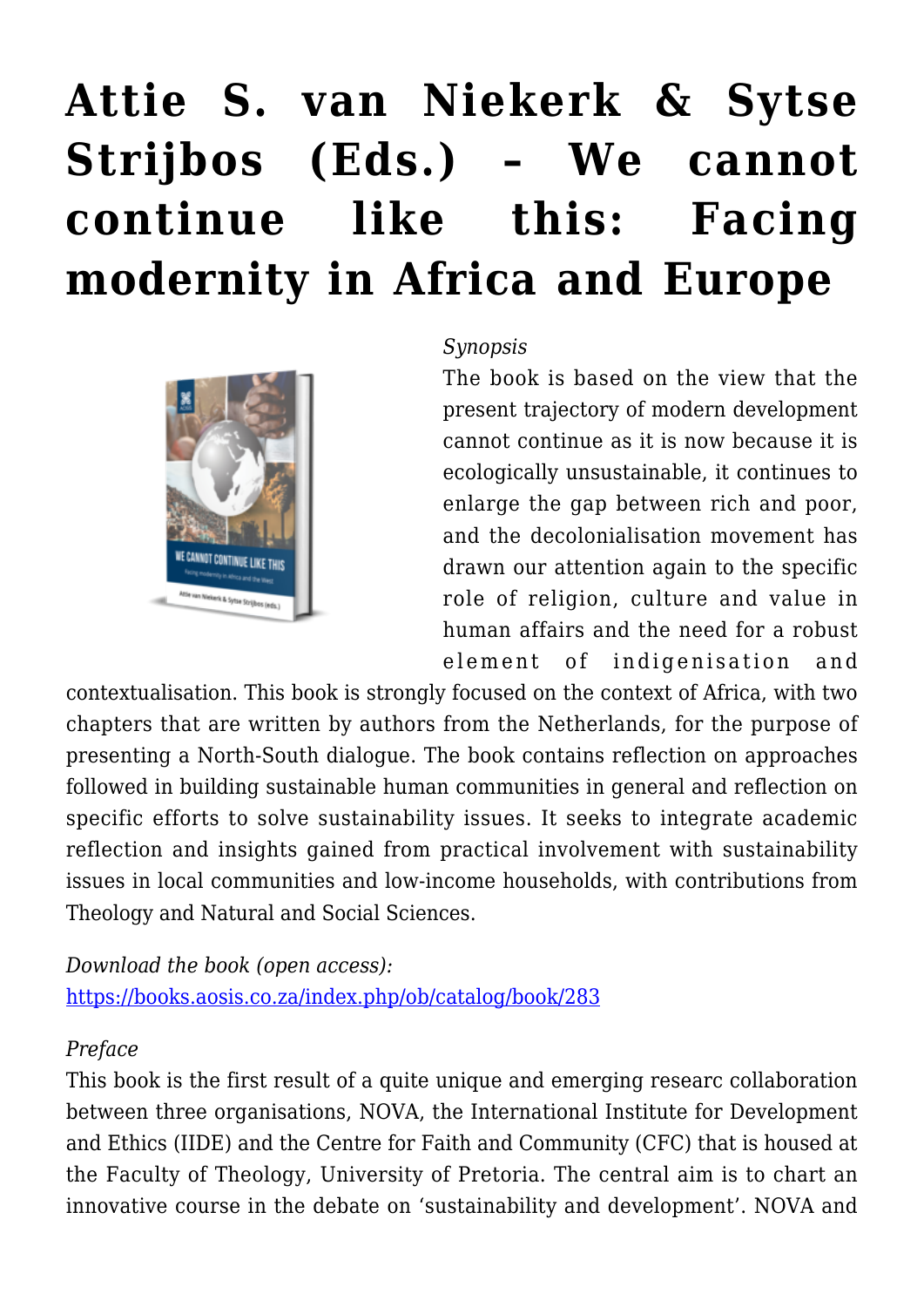IIDE are independent entities that both want to operate as an intermediate between the university and broader society.

#### *The organisations at a glance*

#### *About NOVA*

NOVA Institute NPC1 is a not-for-profit company that was established in 1994. Our vision is a healthy household culture in Southern Africa. NOVA's overarching strategic goal is to be the professional partner of choice for households and other stakeholders working towards improving the quality of life of low-income communities. NOVA has more than 20 years of experience in co-creating solutions for everyday problems with low-income households in a trans-disciplinary research and development process, and in implementing such solutions on a large scale in a phased approach, as well as in monitoring and evaluating the impact of these solutions against a defendable project baseline.

## *About the IIDE*

The early roots of the IIDE go back to 1995 when an international group of about 15 scholars, junior and senior researchers from different disciplines (philosophy, technology and engineering science, management and systems science) came together in Amsterdam. This meeting became the start of a formal cooperation between scholars affiliated with several universities and institutions in different countries and various cultural spheres of the world.

During its first phase, this cooperation has been active as a network under the name CPTS (Centre for Philosophy Technology and Social Systems). After a decade of operations, the CPTS was transformed in 2004 into the IIDE, registered in the Netherlands as a Public Benefit Organisation, in Dutch an Algemeen Nut Beogende Instelling. With the aim of stimulating North–South exchange, an independent IIDE partner organisation has been established in

South Africa and is housed at the University of the Free State, Bloemfontein.

## *About the Centre for Faith and Community*

The CFC is based in the Faculty of Theology and Religion at the University of Pretoria. Its vision is healthy communities through the formation of community and faith-based leaders. It works towards this through a bouquet of basic courses and specialised programmes, aimed at grassroot practitioners and understanding theology as change-making. It also hosts various engaged research programmes, working in and with communities, in support of their emancipatory and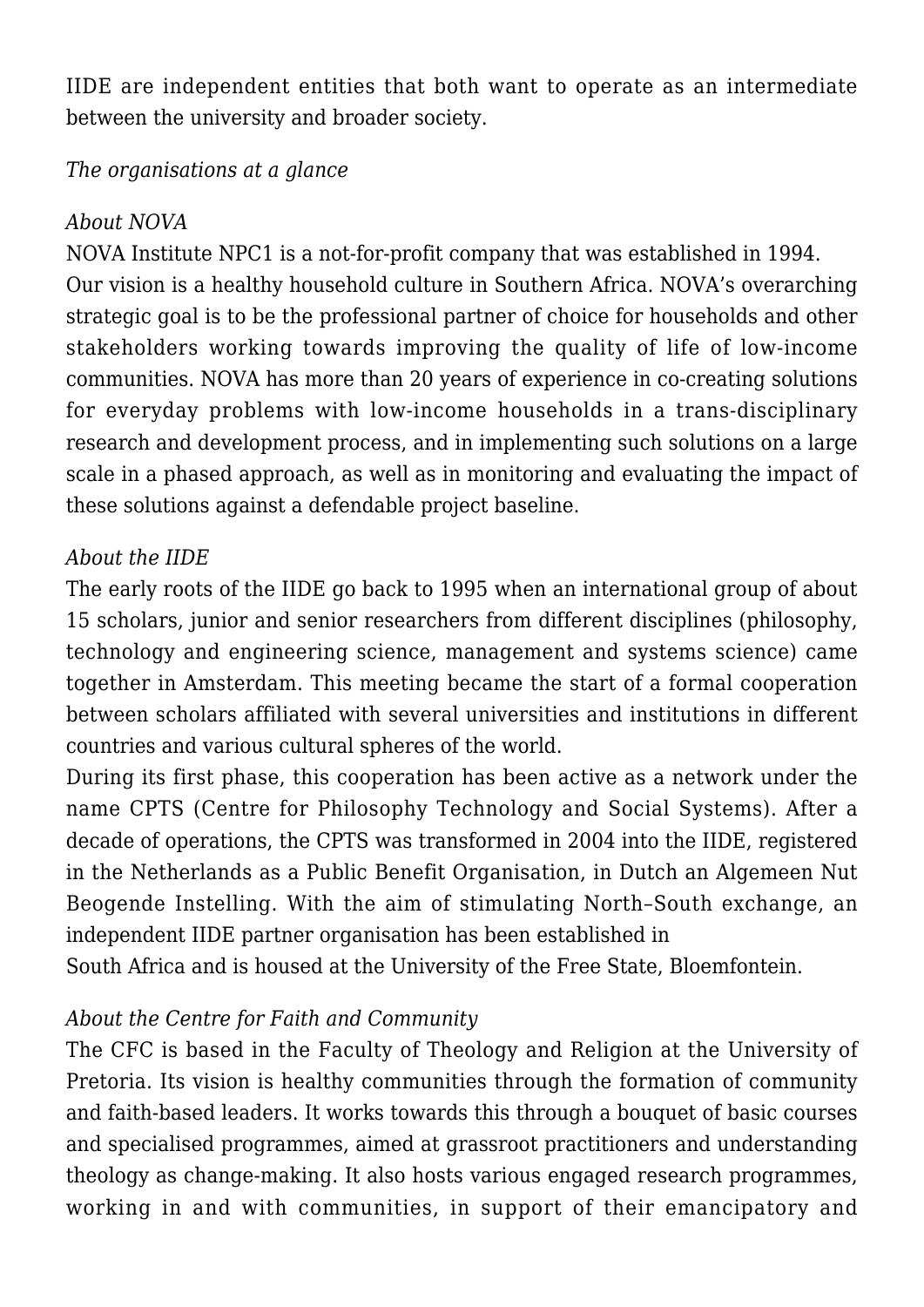transformational processes. Our research themes include faith in the city, pathways out of homelessness, social justice and reconciliation, doing theology with children, spirituality and healthcare and sustainable communities. We host the Urban Studio, using the city as classroom and focusing on six geographical sites in the City of Tshwane. We also manage the Unit for Street Homelessness, doing research on street homelessness locally and nationally, contributing to policy-making processes and facilitating the Pathways Operational Centre, supporting the city and NGOs in their evidence-based homeless interventions.

#### *Charting the course*

The collaboration between NOVA, IIDE and CFC deliberately did not start with a sharply defined and detailed programme. To initiate the research process, it was decided to carry out an exploratory project, linking up to fieldwork of NOVA, IIDE and other partners in building sustainable communities. It is expected that by working together in a process of academic reflection as well as learning by doing, a programme will evolve, paving the way for the longer term. An important goal of the research is to enable local churches and other

entities to get involved in their local communities in a meaningful way. This includes developing resources such as skills, knowledge, funds and networks.

#### *Acknowledgements*

First of all, we gladly acknowledge Prof. Jerry Pillay, the Dean of the Faculty of Theology and Religion, University of Pretoria, for his financial contribution that has made the publication of this book possible. We also thank the Publisher, Prof. Andries van Aarde, Dr Anna Azarch and Mrs Trudie Retief and Mr Michael Maart of AOSIS for their friendly and professional assistance, as well as the professional language practitioner, Corrie Geldenhuys.

Finally, we wish to thank the anonymous reviewers for their constructive engagement with our work.

*Chapters*

Introductory Part

**Introduction** We cannot continue like this Attie S. van Niekerk, Sytse Strijbos

Chapter 1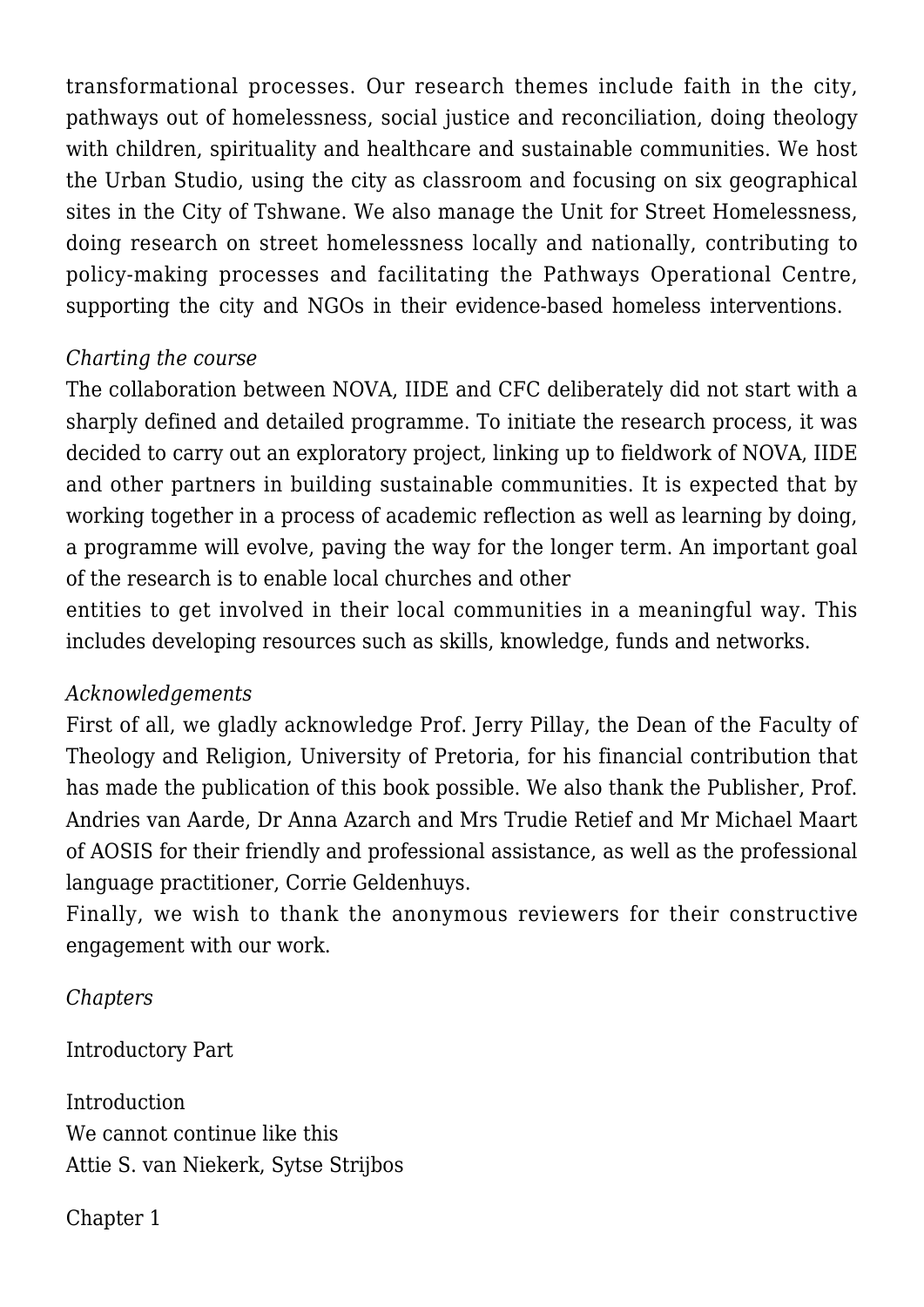Where do you feel Africa's heartbeat? The World Bank, Africa and the Christian mission Attie S. van Niekerk

Chapter 2 Re-Integrating Technology and Economy in Human Life: On the Disclosure of Society Sytse Strijbos

*Part 1: Issues*

Chapter 3 Energy transition challenges in South Africa: A study of residential coal use practices Kristy Langerman, Farina Lindeque, Montagu Murray, Christiaan Pauw

Chapter 4 Towards a complementary approach in sustainable food production Betsie le Roux, Mike Howard

Chapter 5 Partnerships that flourish or fail: A case study of social entrepreneurship in the Eastern Free State, South Africa Deidré van Rooyen, Willem F. Ellis

Chapter 6 Stones, bricks and windows: Searching for a sacred place Willem Jan de Hek

*Part 2: Approaches*

Chapter 7 From isolation to relation: A trans-disciplinary analysis of an improved cookstove project in Molati, South Africa Pierre Reyneke

Chapter 8 Decolonising the engineering curriculum at the university Willem van Niekerk, Attie S. van Niekerk